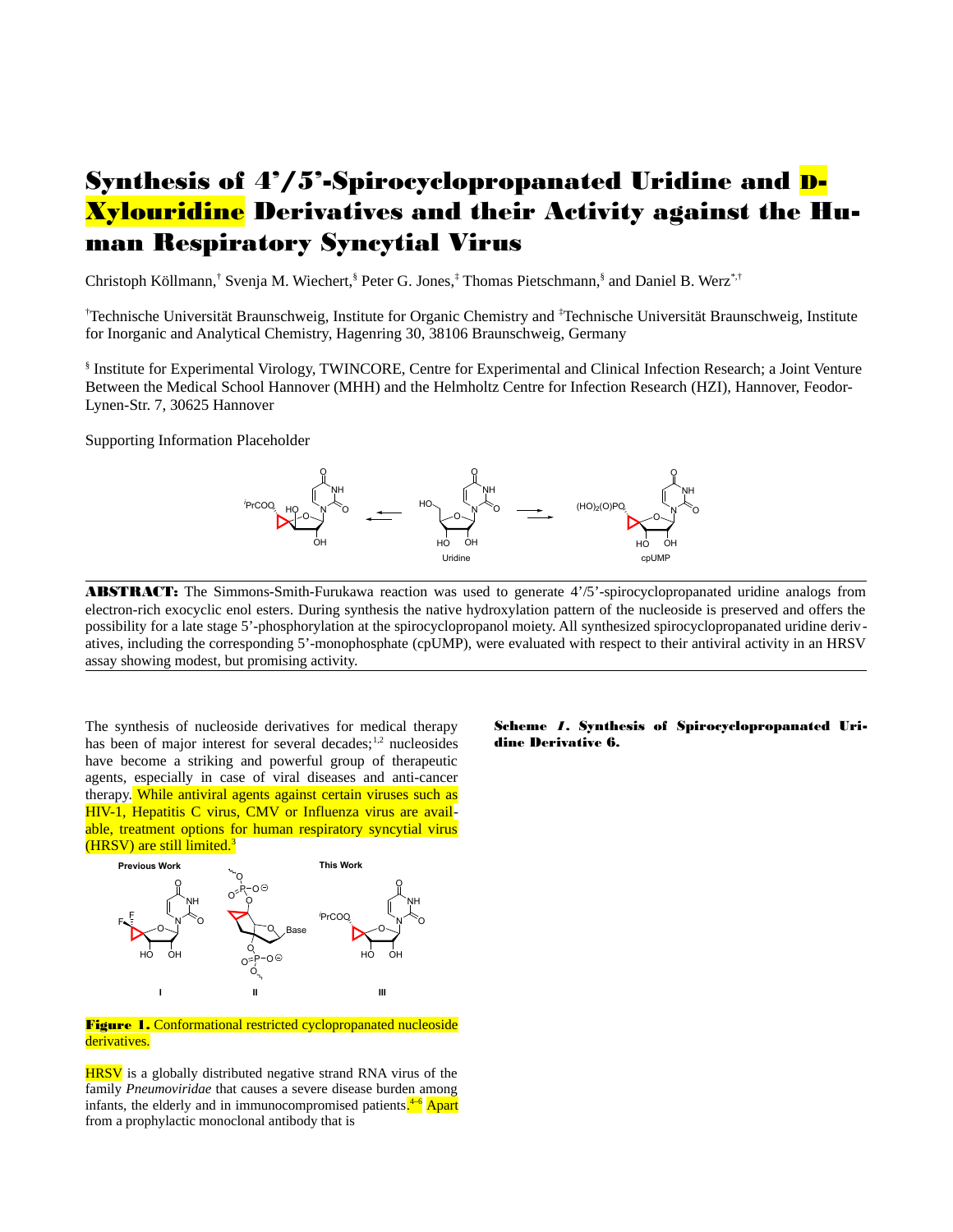

given to children at high risk of severe infection, only Ribavirin, a **guanosine** analog with broad antiviral activity, is approved for

**Scheme 2. Synthesis of Spirocyclopropanated Uridine Monophosphate (cpUMP) 16.**

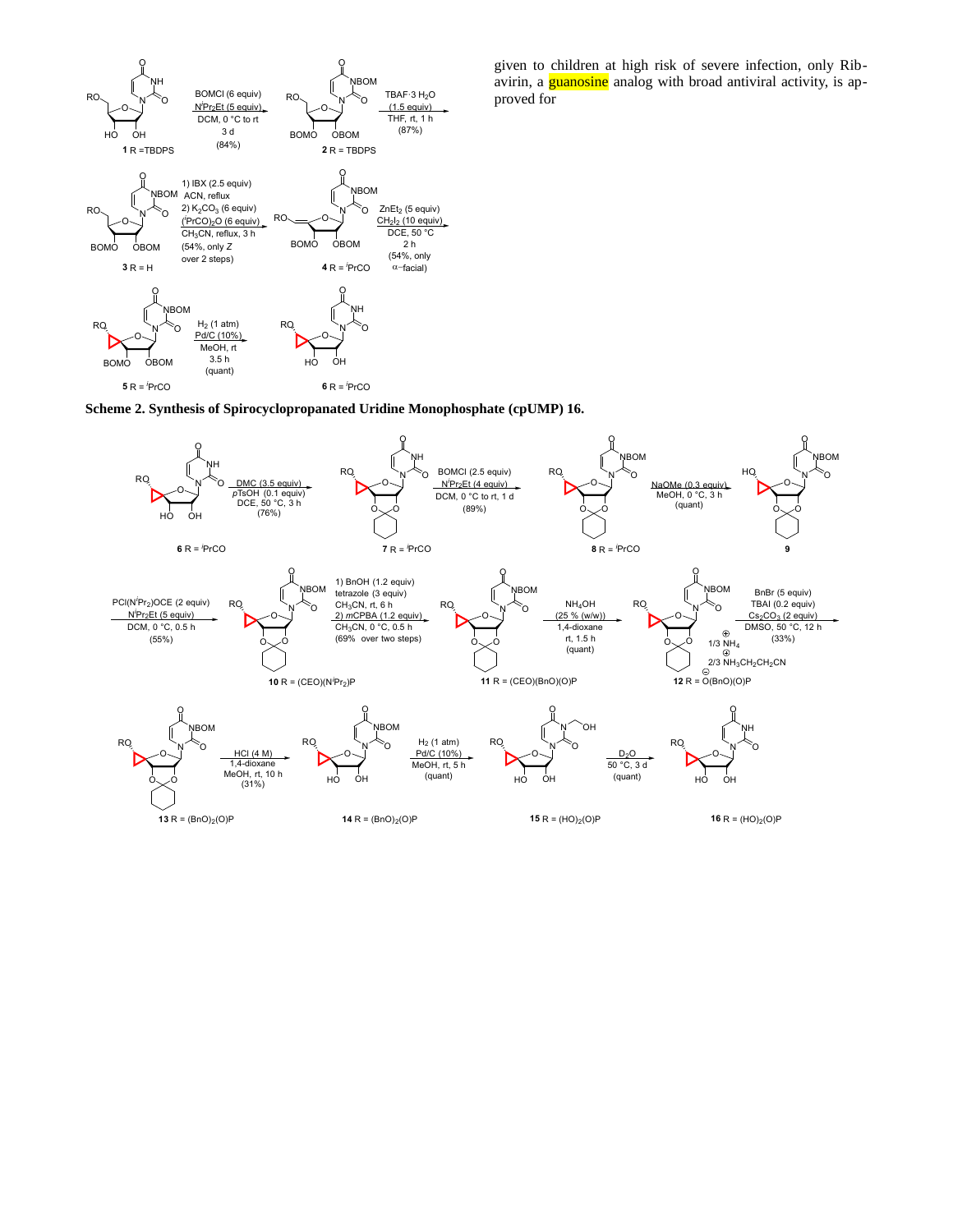treatment of RSV-infected patients.<sup>7</sup> Nevertheless, side effects of established therapeutics and the evolution of viral drug resistance have revealed a lack of appropriate new drug classes. During the last few decades the cyclopropyl motif has shown astonishing biological effects in drug development and was finally introduced as a spirocyclopropanation motif of the D-ribose scaffold by Mulard et al.<sup>8–11</sup> Since then, spirocyclopropanations have been realized at carbons 2', 3' and 4' by the addition of difluoromethylene  $(I)$  or methylene units, generated from metal reagents or diazomethane (Figure 1). $\frac{8,12-14}{ }$  Although 4'/5'-methylene spirocyclopropanated uridine derivatives have been synthesized by the groups of Boyer and Robins, one aspect of the native substitution pattern of the nucleoside, namely the 5'-hydroxyl group at the spirocyclopropane, has been neglected.8,15 In fact, conservation of the 5' hydroxy motif for polycyclic (II) or spirocyclopropanated systems (III) proves challenging, as literature-known spirocyclopropanation protocols for nucleosides require electronically neutral, exocyclic, primary alkenes. Starting materials containing electron-rich alkenes are associated with low yields under reported reaction conditions.<sup>16</sup> Recently, our lab successfully introduced the Simmons-Smith-Furukawa method for the spirocyclopropanation of electron-rich enol ester systems of various monosaccharides for the purpose of reducing conformational freedom along the C5/C6-bond or achieving 5-*C*methylation. $17-19$  Further, we have shown that the stability of a free spirocyclopropanol motif depends on the carbohydrate scaffold. As isobutyric esters are widely used in prodrug strategies, releasing the final drug *in vivo* after enzyme-catalyzed ester cleavage, this protecting group is suitable for preserving the spirocyclopropanol motif. $^{20}$  Nevertheless, the activation of nucleosides in biological systems is realized by enzyme-promoted phosphorylation giving 5'-phosphorylated nucleotides. Therefore, we envisioned a late stage phosphorylation protocol to generate 4'/5'-spirocyclopropanated uridine monophosphate (cpUMP) from a cyclopropanated precursor.

In this work, we present a synthetic approach to 4'/5'-spirocyclopropanated uridine derivatives bearing a 5'-oxy substitution pattern. The secondary alcohol at the spirocyclopropane motif was masked by a carboxylic ester or a monophosphate. Finally, we investigated the potential application of compounds 6, 16, 19, 20 and 21 as antiviral agents against infection with HRSV.

As starting material we used the O5-silylated nucleoside 1, which was prepared from uridine according to the reported procedure by van Otterlo et al.<sup>21</sup> Treatment with benzyloxymethyl chloride (BOMCl) afforded the fully protected nucleoside 2 (Scheme 1). BOM was chosen to enable simultaneous deprotection of the nucleobase and the 2,3-*syn*-diol motif by hydrogenolysis with palladium on charcoal in a single step. Use of this hydrogenolytically cleavable ether proved to be superior to other common protecting strategies lacking orthogonality towards carboxylic esters or the spirocyclopropane. Removal of the O5-silyl group by TBAF afforded compound 3 in 87% yield. After oxidation of the primary alcohol by IBX, the sensitive aldehyde was directly subjected to further reaction without purification. Enolisation by potassium carbonate and subsequent esterification led to compound 4 (54%). Although high diastereoselectivity was reported for the corresponding literature-known enol acetates, only the (*Z*)-configured diastereomer was isolated with the isobutyrates. $\frac{22,23}{2}$  Cyclopropanation of the exocyclic enol ester was carried out by application of the Simmons-Smith-Furukawa protocol, providing compound 5 exclusively as the *α*-facial cyclopropanated diastereomer in 54% yield. $24.25$  The striking diastereoselectivity is assumed to be controlled by the ether-protected O2 and O3, directing the zinc carbenoid during cyclopropanation. Following global deprotection by hydrogenolysis, using palladium on charcoal, secured the spirocyclopropanated uridine derivative **6** (Figure 2). The configuration of the isobutyric ester at the spirocyclopropane motif and the previous *α*-facial diastereoselective cyclopropanation were confirmed by NOE and single-crystal X-ray analysis (Figure 2 and Supporting Information). Determined by X-ray analysis, the D-ribose scaffold showed a  ${}_{3}E$  pucker, with carbon 3' lying 0.57 Å out of the ring plane (5'-O-1'-2'). The *χ*-value  $(-140.40(17)°)$  of the nucleoside derivative corresponds to the common *anti*-conformation. In comparison to free uridine  $(1.507(3)$  Å), no significant effect of the spirocyclopropane on the 4'-5' bond length was observed (1.502(3) Å).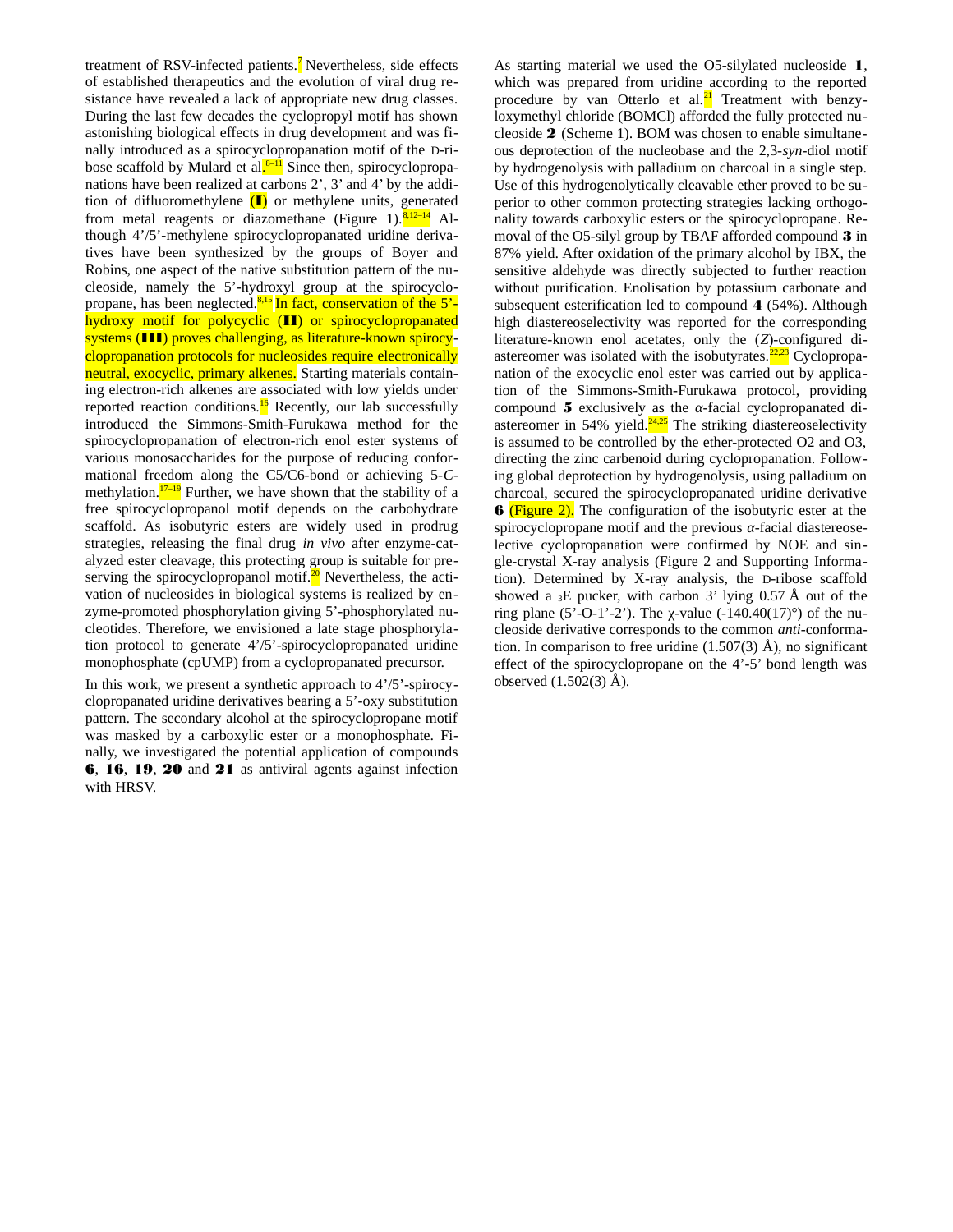The isobutyric ester could not be replaced by a phosphoric ester without reprotection of both N5 of the nucleobase and the *syn-*diol motif at the furanose. Therefore, we used an acid-catalyzed spiroketal formation with 1,1-dimethoxycyclohexane (DMC) leading to compound  $7$  in 76% yield. The following reprotection of N5 with BOMCl proceeded easily, giving compound  $\boldsymbol{8}$  (89%). The isobutyric ester was finally cleaved by alkaline reaction conditions using sodium methoxide in methanol at 0 °C; ester cleavage at room temperature promoted decomposition of the secondary alcohol at the spirocyclopropane and hampered formation of product 9. Addition of phosphorus (V) species such as phosphoryl chlorides afforded only traces of the desired phosphorylated uridine derivative. However, phosphorus (III) species neatly converted the secondary alcohol to the phosphoramidite 10, after which the diisopropylamino group was substituted by benzylic alcohol in a tetrazole-mediated reaction. The emerging phosphite was subsequently oxidized to the diastereomeric mixture of the corresponding phosphate 11 by the addition of *m*CPBA at 0 °C (69%). An aqueous solution of ammonium hydroxide was used for selective cleavage of the cyanoethyl protecting group in quantitative yield. $^{25}$  The resulting phosphate ester was obtained as a mixed salt with ammonium and ammonium propionitrile cations. Column purification using triethylamine as an additive in the eluant led to the respective triethylammonium salt but still remained difficult  $(12a)$ , see the Supporting Information). The following steps were performed without further purification as this proved to be needless. Benzylation of compound 12 was applied for reasons of purification, as partially unprotected phosphates prevented proper aqueous work-up after ketal cleavage. Treatment with hydrogen chloride in dioxane delivered the deprotected 1,2-*syn* diol motif of the spirocyclopropanated uridine monophosphate. In contrast to compound 6, only the partially deprotected nucleotide 15 was obtained after palladium-mediated hydrogenolysis of 14, leaving a hemiaminal at N5. Dissolving the nucleotide in  $D_2O$  at 50 °C furnished complete hydrolysis of the hemiaminal under formation of the desired cpUMP nucleotide  $16$  (Scheme 2).<sup>27</sup> The process of temperature-promoted hydrolysis, giving rise to an increasing signal set of cpUMP, was monitored by <sup>1</sup>H NMR spectroscopy (see Supporting Information).

**Scheme 3. Synthesis of Spirocyclopropanated D-Xylouridine Scaffold 19.**



D-Xylose scaffolds are valuable synthetic precursors for the preparation of further 3'-substituted derivatives. $2^8$  Structural elucidation experiments by NMR revealed D-xylose nucleosides to adopt strictly a 3'-endo conformation.<sup>29</sup> In order to investigate the conformational impact of 4'/5'-spirocyclopropanations on the ring flexibility of uridine, we submitted  $6$ , showing a 3E-conformation, to a four-step 3'-epimerisation. Thereby, 17 was prepared by a modified procedure of an analogous synthesis by Kreutz. $\frac{30}{5}$  Epimerisation of carbon 3' was performed by prior oxidation of the hydroxy group using Dess–Martin periodinane (50%). $<sup>31</sup>$  The 3-oxonucleoside 18</sup> was diastereoselectively reduced by NaBH4 delivering the desired D-xylose nucleoside as the major diastereomer. $32,33$  Successive desilylation by application of TBAF at lower temperature afforded 19 in 67% yield over two steps (Scheme 3).

Interestingly, NMR investigations showed that 4'/5'-spirocyclopropanation effectively guided the uridine structure from the native 3'-*endo* conformation to a 3E pucker, as observed in X-ray analysis of compound 6.<sup>34</sup> Nevertheless, this effect does not survive the 3'-epimerization. Changing the molecular configuration at 3' causes a retransformation to a 3'-*endo* pucker, as indicated by the strongly reduced coupling constant between H1 and H2 (Scheme 4).<sup>35</sup> Converting  $\overline{6}$  to the respective 5'-phosphate 16 led only to a minor effect on the ring conformation (<sup>3</sup>J<sub>H1-H2</sub> = 6.9 Hz). <mark>For a more detailed and comparative</mark> view on the torsion angles of compound 6 and other conformational restricted ribose and 2'-deoxyribose nucleosides in DNA, see the Supporting Information.<sup>36,37</sup> Compared to the 2'deoxyribose backbone of DNA, the *δ*-value of compound 6  $(137.6^\circ)$  fits the region of the DNA B-form given by the scatterplot of Dickerson et al.<sup>38</sup>

## **Scheme 4. Preparation of Esterificated D-Xylo Nucleoside 20 and D-Ribo Nucleoside 21.**



According to the established prodrug strategy we sought to increase membrane solubility and permeability of our nucleoside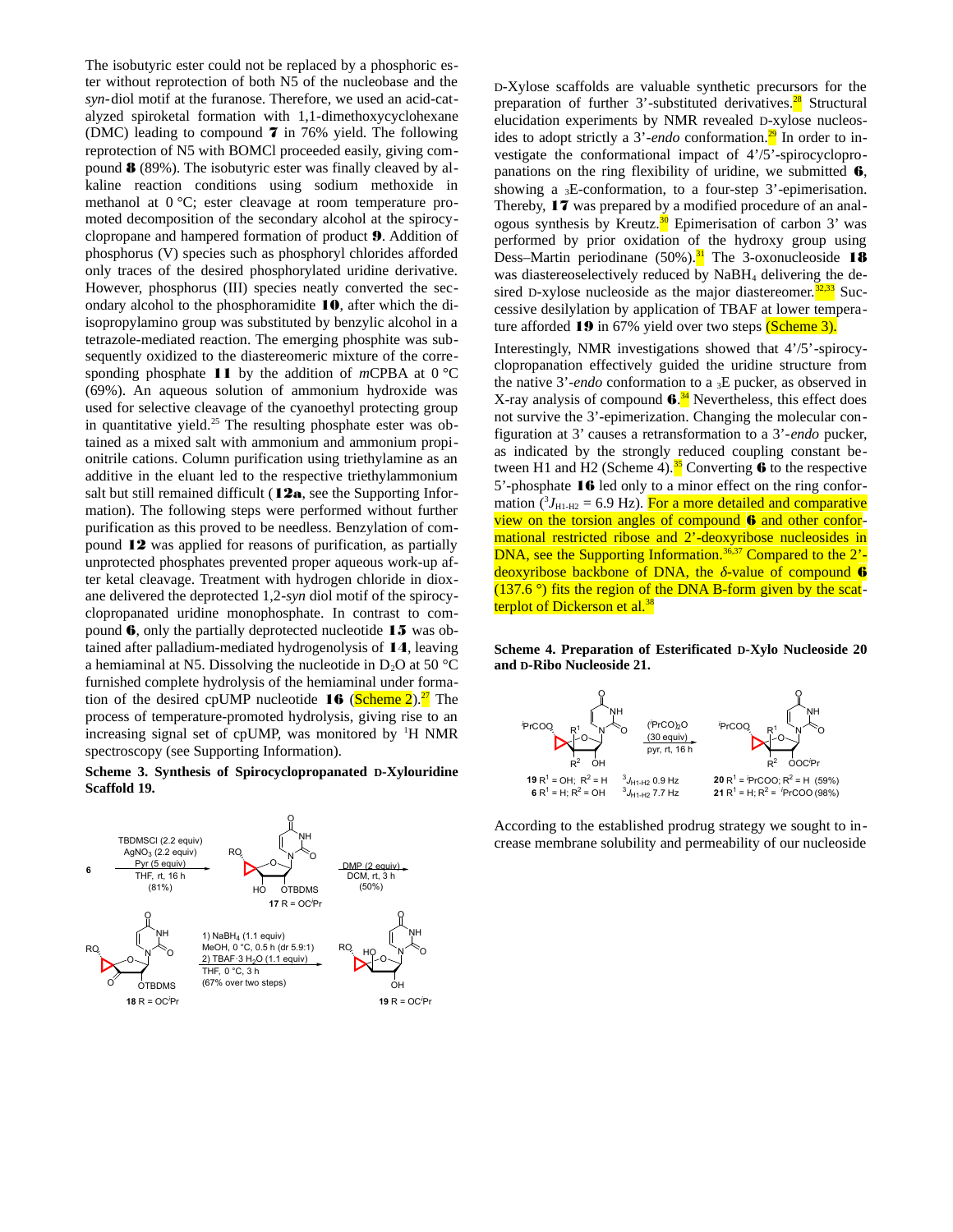

- cell viability compared to DMSO - infection compared to DMSO

Figure 3. Antiviral activity and cell toxicity of compounds 6, 16, 19, 20 and 21 compared to the antiviral guanosine analog ribavirin. Mean and standard deviations of three to four independent experiments are shown.

derivatives by decreasing the hydrophilicity. For this purpose, both spirocyclopropanated compounds **19** and **6** were esterificated twice by application of isobutyric anhydride in pyridine. Compounds **20** and **21** were obtained in 59% and 98% yield, respectively.



Figure 2. X-ray crystal structure of compound 6 (50% ellipsoid probability).

To determine the antiviral activity of the spirocyclopropanated uridine nucleosides, their inhibitory effect was exemplarily tested against the negative strand RNA virus HRSV. Therefore, HEp2 cells were infected with  $HRSV^3$ <sup>39</sup> in the presence of various compound concentrations. Ribavirin, the only nucleoside analogue licensed as RSV targeting antiviral therapeutic, was used as  $\frac{assay}{\text{control}}$ . In the tested dose range, compounds 6, 16 and 19 did not show any antiviral effect (**Figure 3**). In contrast, compounds 20 and 21 inhibited viral infection when used at concentrations of 100 µM or 33 µM, respectively. Although the antiviral effect was modest, it occurred independently of any overt cytotoxic effect, suggesting that the observed effect was attributable to direct inhibition of HRSV infection rather than to indirect effects caused by compromised cell viability. Moreover, nucleoside 21 was more effective than compound 20, providing the first hints for optimizing the anti-HRSV activity of these spirocyclopropanated uridine nucleosides.

Antiviral activity of nucleoside analogs depends on several factors. The compounds have to permeate the cell membrane<sup>40</sup> and be phosphorylated by the host cell machinery $\frac{41,42}{2}$  in order to be incorporated into the nascent viral RNA, thus causing chain termination or mutations by base mispairing in genome replication.<sup>43</sup> In our case, extracellular phosphorylation of compound 6 did not render compound 16 antiviral. However, compounds 20 and 21, which are more lipophilic than their derivatives, compound 19 and 6, possess an antiviral activity at high doses. Further experiments are needed to conclude whether this is because of improved cell membrane penetration of these molecules. Moreover, it will be interesting to see whether spirocyclopropanated uridine nucleosides have broad spectrum antiviral activity or are HRSV specific inhibitors.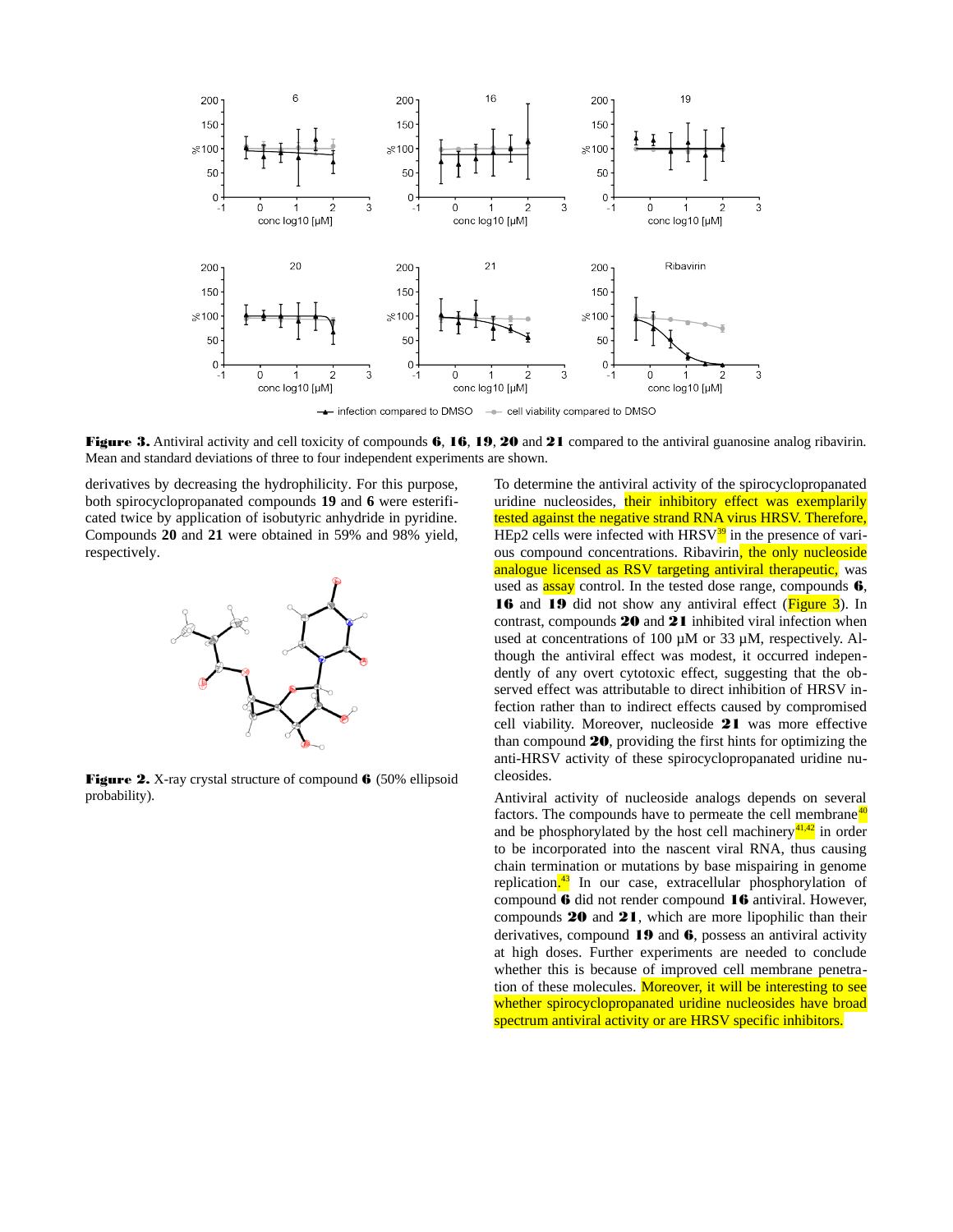In conclusion, we have demonstrated an access to 4'/5'-spirocyclopropanated uridine derivatives while preserving the native hydroxylation pattern of the nucleoside. Further, we have generated the first spirocyclopropanated nucleotide of uridine applying the Simmons-Smith-Furukawa protocol as the key step. NMR analysis of a spirocyclopropanated D-xylose scaffold showed a minor impact of the spirocyclopropane on the ring conformation in comparison to an axially oriented 3'-hydroxy group. For two uridine derivatives, we observed moderate antiviral activity in an HRSV inhibition assay. For a transfer of our developed methodology to cytosine, guanine and adenine nucleosides we expect a proper protecting strategy for the nucleobase to be necessary.

## **ASSOCIATED CONTENT**

Supporting Information Detailed experimental procedures, analytical data for all new compounds, and crystal data (CIF) for  $6$ . This material is available free of charge via the Internet at http://pubs.acs.org.

## **AUTHOR INFORMATION**

#### **Corresponding Author**

\*E-mail: d.werz@tu-braunschweig.de.

ORCID

Daniel B. Werz: 0000-0002-3973-2212

Notes

The authors declare no competing financial interest.

## **ACKNOWLEDGMENT**

We thank Christina Grethe (TWINCORE) for expert technical assistance. We thank the Studienstiftung des deutschen Volkes (Promotionsstipendium to C.K.) and the Fonds der Chemischen Industrie (Promotionsstipendium to C.K.) for funding. Work in the T.P. laboratory was supported by a grant from the Helmholtz-Alberta initiative for infectious disease research (HAI-IDR). We thank Dr. Kerstin Ibrom (TU Braunschweig) for her kind support. **HRSV lu**ciferase reporter virus was a kind gift from Marie-Anne Rameix-Welti (Université de Versailles St. Quentin) and Jean-François Éléöuet (Université Paris Saclay.

## **REFERENCES**

(1) Clercq, E. de; Holý, A. Acyclic nucleoside phosphonates: a key class of antiviral drugs. *Nat. Rev. Drug Discov.* 2005, *4*, 928–940.

(2) Jordheim, L. P.; Durantel, D.; Zoulim, F.; Dumontet, C. Advances in the development of nucleoside and nucleotide analogues for cancer and viral diseases. *Nat. Rev. Drug Discov.* 2013, *12*, 447– 464.

(3) [Chaudhuri](https://www.sciencedirect.com/science/article/pii/S0166354218301803?via%3Dihub#!), S.; [Symons](https://www.sciencedirect.com/science/article/pii/S0166354218301803?via%3Dihub#!) J. A.; [Deval](https://www.sciencedirect.com/science/article/pii/S0166354218301803?via%3Dihub#!) J. Innovation and trends in the development and approval of antiviral medicines: 1987–2017 and beyond. *Antiviral Res*. 2018*, 155*, 76-88.

(4) Shi, T.; McAllister, D. A.; O'Brien, K. L.; Simoes, E. A. F.; Madhi, S. A.; Gessner, B. D.; Polack, F. P.; Balsells, E.; Acacio, S.; Aguayo, C. *et al.* Global, regional, and national disease burden estimates of acute lower respiratory infections due to respiratory syncytial virus in young children in 2015: a systematic review and modelling study. *Lancet* 2017, *390*, 946–958.

(5) Shi, T.; Denouel, A.; Tietjen, A. K.; Campbell, I.; Moran, E.; Li, X.; Campbell, H.; Demont, C.; Nyawanda, B. O.; Chu, H. Y. *et al.* Global Disease Burden Estimates of Respiratory Syncytial Virus-Associated Acute Respiratory Infection in Older Adults in 2015: A Systematic Review and Meta-Analysis. *J. Infect. Dis.* 2019.

(6) Afonso, C. L.; Amarasinghe, G. K.; Bányai, K.; Bào, Y.; Basler, C. F.; Bavari, S.; Bejerman, N.; Blasdell, K. R.; Briand, F.-X.; Briese, T. *et al.* Taxonomy of the order Mononegavirales: update 2016. *Arch. Virol.* 2016, *161*, 2351–2360.

(7) Mazur, N. I.; Martinón-Torres, F.; Baraldi, E.; Fauroux, B.; Greenough, A.; Heikkinen, T.; Manzoni, P.; Mejias, A.; Nair, H.; Papadopoulos, N. G. *et al.* Lower respiratory tract infection caused by respiratory syncytial virus: current management and new therapeutics. *Lancet Respir. Med.* 2015, *3*, 888–900.

(8) Czernecki, S.; Mulard, L.; Valéry, J.-M.; Commerçon, A. Synthesis of 2′-deoxy-2′-spirocyclopropyl cytidine as potential inhibitor of ribonucleotide diphosphate reductase. *Can. J. Chem.* 1993, *71*, 413–416.

(9) Roy, B.; Depaix, A.; Périgaud, C.; Peyrottes, S. Recent Trends in Nucleotide Synthesis. *Chem. Rev.* 2016, *116*, 7854–7897.

(10) Nair, V.; Mickle, T.; Bera, S. Cyclopropyl and Related Analogs of the Anti-HIV Compound, Isodideoxyadenosine. *Nucleosides Nucleotides Nucleic Acids* 2003, *22*, 239–247.

(11) Talele, T. T. The "Cyclopropyl Fragment" is a Versatile Player that Frequently Appears in Preclinical/Clinical Drug Molecules. *J. Med. Chem.* 2016, *59*, 8712–8756.

(12) Nowak, I.; Robins, M. J. Addition of Difluorocarbene to 4',5'- Unsaturated Nucleosides: Synthesis and Deoxygenation Reactions of Difluorospirocyclopropane Nucleosides. *J. Org. Chem.* 2006*, 71*, 8876–8883.

(13) Rapp, M.; Cai, X.; Xu, W.; Dolbier, W. R.; Wnuk, S. F. Reactions of Trimethylsilyl Fluorosulfonyldifluoroacetate with Purine and Pyrimidine Nucleosides. *J. Fluor. Chem.* 2009, *130*, 321–328.

(14) Jonckers, T. H. M.; Lin, T.-I.; Buyck, C.; Lachau-Durand, S.; Vandyck, K.; van Hoof, S.; Vandekerckhove, L. A. M.; Hu, L.; Berke, J. M.; Vijgen, L. *et al.* 2'-Deoxy-2'-spirocyclopropylcytidine revisited: a new and selective inhibitor of the hepatitis C virus NS5B polymerase. *J. Med. Chem.* 2010, *53*, 8150–8160.

(15) Boyer, S. H.; Ugarkar, B. G.; Solbach, J.; Kopcho, J.; Matelich, M. C.; Ollis, K.; Gomez-Galeno, J. E.; Mendonca, R.; Tsuchiya, M.; Nagahisa, A. *et al.* Adenosine Kinase Inhibitors. 5. Synthesis, Enzyme Inhibition, and Analgesic Activity of Diaryl-*erythro*furanosyltubercidin Analogues. *J. Med. Chem.* 2005, *48*, 6430– 6441.

(16) Samano, V.; Robins, M. J. Synthesis of 3′-deoxyadenosine-3′ spirocyclopropane, 3′-deoxy-uridine-3′-spirocyclopropane, and 5′-deoxy-4′,5′-methanoadenosine. *Tetrahedron Lett.* 1994, *35*, 3445– 3448.

(17) Brand, C.; Kettelhoit, K.; Werz, D. B. Glycosylations of Cyclopropyl-Modified Carbohydrates: Remarkable β-Selectivity Using a Mannose Building Block. *Org. Lett.* 2012, *14*, 5126–5129.

(18) Köllmann, C.; Jones, P. G.; Werz, D. B. Synthesis of 5-C-Methylated D-Mannose, D-Galactose, L-Gulose, and L-Altrose and Their Structural Elucidation by NMR Spectroscopy. *Org. Lett.* 2018, *20*, 1220–1223.

(19) Brand, C.; Granitzka, M.; Stalke, D.; Werz, D. B. Reducing the conformational flexibility of carbohydrates: locking the 6-hydroxyl group by cyclopropanes. *Chem. Commun.* 2011, *47*, 10782– 10784.

(20) Chen, Y.-L.; Yin, Z.; Lakshminarayana, S. B.; Qing, M.; Schul, W.; Duraiswamy, J.; Kondreddi, R. R.; Goh, A.; Xu, H. Y.; Yip, A. *et al.* Inhibition of Dengue Virus by an Ester Prodrug of an Adenosine Analog. *Antimicrob. Agents Chemother.* 2010, *54*, 3255–3261.

(21) Panayides, J.-L.; Mathieu, V.; Banuls, L. M. Y.; Apostolellis, H.; Dahan-Farkas, N.; Davids, H.; Harmse, L.; Rey, M. E. C.; Green, I. R.; Pelly, S. C. *et al.* Synthesis and in vitro growth inhibitory activity of novel silyl- and trityl-modified nucleosides. *Bioorg. Med. Chem.* 2016, *24*, 2716–2724.

(22) Cook, S. L.; Secrist, J. A. Nucleoside 4',5'-enol acetates. Synthesis and chemistry of a unique uridine O2,4'-anhydronucleoside. *J. Am. Chem. Soc.* 1979, *101*, 1554–1564.

(23) Takahashi, H.; Kittaka, H.; Ikegami, S. Novel Synthesis of Enantiomerically Pure Natural Inositols and Their Diastereoisomers. *J. Org. Chem.* 2001, *66*, 2705–2716.